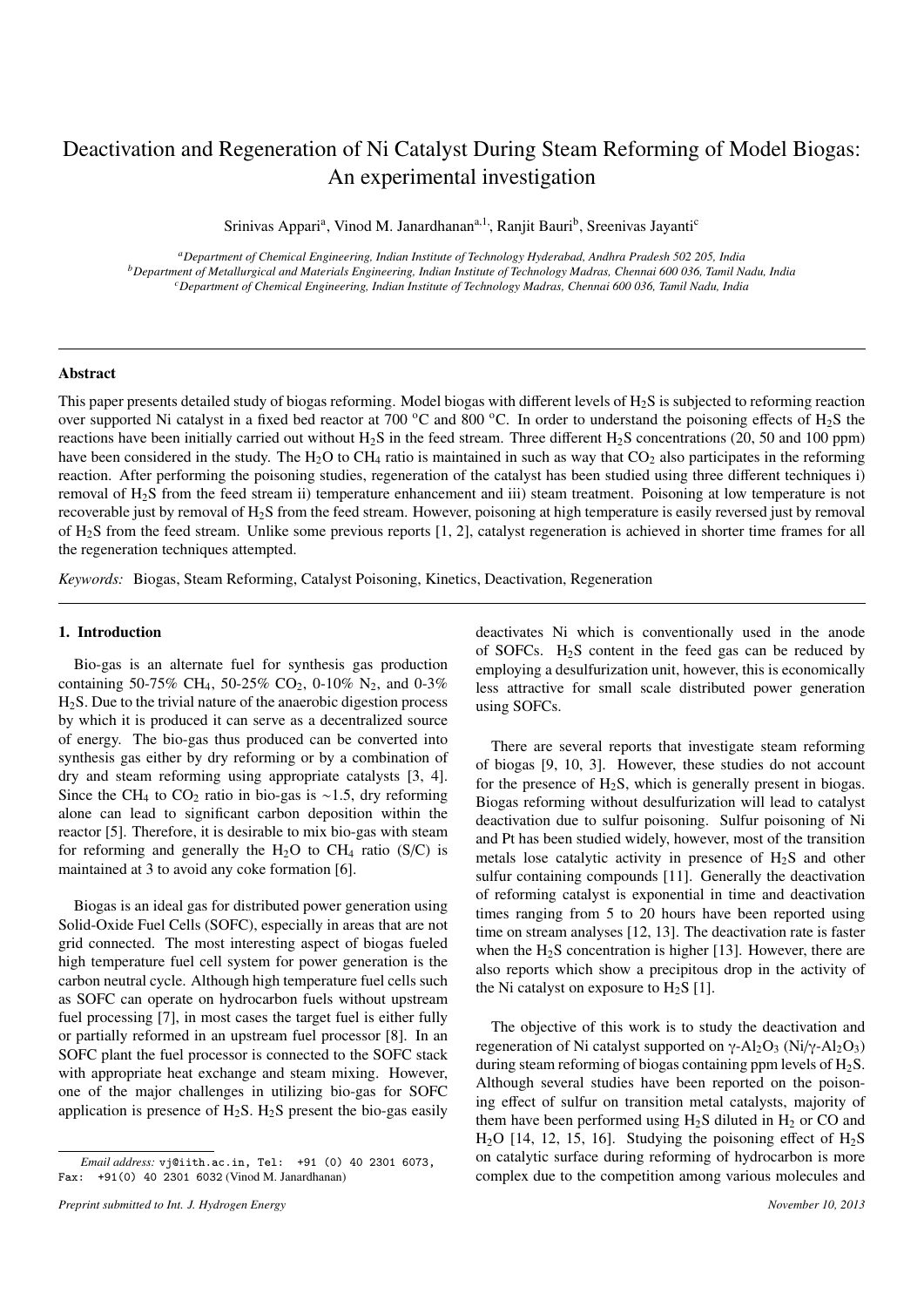radicals for active sites. For instance the saturation coverage of H atoms on a catalytic surface is significantly affected by the partial pressure of CO in the gas mixture. To the best of our knowledge, the report by Ashrafi et al. [13] is the only one that addresses the time on stream effect of  $H_2S$  during the steam reforming of biogas. Although not dealing with biogas, another report that looks into the effect of sulfur during the steam reforming of  $CH_4$  is by Li et al. [1]. However, this study contradicts with the report of Ashrafi et al. According to Li et al. deactivation of Ni/ $\gamma$ -Al<sub>2</sub>O<sub>3</sub> due to H<sub>2</sub>S is instantaneous and the regeneration is a slow process, where as according to Ashrafi et al. both deactivation and regeneration are slow processes. Nevertheless, the major focus of the work by Li et al. is regeneration methods. According to them, the conventional regeneration methods such as sequential steam, steam-air, steam-hydrogen treatment, and high temperature reaction treatment are ineffective in completely recovering the catalyst activity. Interestingly, in their report the reforming activity of the regenerated catalyst using the conventional method is not stable and falls over time on stream. In the present work, we study the kinetics of deactivation and subsequent regeneration of the catalyst, focusing primarily on the effect of concentration of  $H_2S$  and the temperature at which the deactivation and regeneration take place.

## 2. Experimental details

#### *2.1. Catalyst preparation*

Initially the  $\gamma$ -Al<sub>2</sub>O<sub>3</sub> (Alfa Aesar) supports (pellets of average length  $= 5.1$  mm and average diameter  $= 3.3$  mm) are calcined in air at 800 °C and held for 4 hr to remove any volatile components present. The nickel metal catalysts supported on  $\gamma$ -Al<sub>2</sub>O<sub>3</sub> are prepared by wet impregnation method using nickel (II) nitrate hexahydrate (Merck, 99% purity) as precursor. Measured quantities of metal precursor equivalent to the desired metal loading (15 wt%) are first dissolved in distilled water of volume equal to or slightly in excess of the total pore volume of the support. The required amount of  $γ$ -Al<sub>2</sub>O<sub>3</sub> pellets is then added to the precursor solution and stirred continuously for two hours to ensure that the precursor solution is uniform during the wet impregnation process. The wet materials are subsequently dried overnight at 80 °C followed by calcination at 800 $\degree$ C in presence of air for 6 h.

#### *2.2. Catalyst characterization*

XRD (X-Pert PRO PAN analytical) analysis is conducted for catalyst samples between  $2\theta = 10^{\circ}$  to  $90^{\circ}$  using CuK<sub>a</sub> radiation ( $\lambda$ =0.15418 nm) at 40 kV and 30 mA. Figure 1 shows XRD patterns of pure γ-Al<sub>2</sub>O<sub>3</sub>, calcined Ni/γ-Al<sub>2</sub>O<sub>3</sub>, reduced Ni/ $\gamma$ -Al<sub>2</sub>O<sub>3</sub>, spent catalyst at 800 °C after stability test without  $H<sub>2</sub>S$  exposure, and spent catalyst at 700  $^{\circ}C$  exposed to 100 ppm  $H_2S$ . The presence of NiO is confirmed for calcined Ni/ $\gamma$ -Al<sub>2</sub>O<sub>3</sub> at angles of 37.3<sup>o</sup> and 66.1<sup>o</sup>, and an inactive  $NiAl<sub>2</sub>O<sub>4</sub>$  crystalline phase at 45.6°. The formation of  $NiAl<sub>2</sub>O<sub>4</sub>$ is due to the higher calcination temperature (800 $\degree$ C). The Ni peaks are observed at 44.6, 51.9 and 76.4 degrees for reduced



Figure 1: XRD patters of Ni, NiO, NiAL<sub>2</sub>O<sub>4</sub> and  $\gamma$ -Al<sub>2</sub>O<sub>3</sub>. The phases are denoted by symbols.

catalyst and spent catalyst at 800  $^{\circ}$ C and 700  $^{\circ}$ C. Reduced Ni/ $\gamma$ -Al<sub>2</sub>O<sub>3</sub> and spent catalysts at 700 <sup>o</sup>C and 800 <sup>o</sup>C showed lower peak intensity for  $NiAl<sub>2</sub>O<sub>4</sub>$ , which is in good agreement with previous literature [17]. The diffraction patterns for NiS and  $Ni<sub>3</sub>S<sub>2</sub>$  are not observed for the spent catalyst at 700 °C with 100 ppm H2S exposure even though the catalyst is almost fully poisoned. A similar XRD pattern was observed by Kuhn, et al. [18], for Ni-YSZ sample exposed to 100 ppm  $H_2S$ . The absence of stable compounds of NiS or  $Ni<sub>3</sub>S<sub>2</sub>$  in the XRD pattern is not surprising as these are expected to form only at high concentrations of  $H_2S$  in the feed. For low concentrations (<100 ppm), it is thought that the formation of chemisorbed S on Ni leads to deactivation [18]. The diffraction peak for graphite carbon at  $26.50^{\circ}$  is not observed for spent catalyst at 700  $^{\circ}$ C and 800 °C.  $\gamma$ -Al<sub>2</sub>O<sub>3</sub> showed poor intensity for all the catalysts as shown in Fig. 1 at angles of 37.8, 45.4 and 67.2 degrees.

The BET surface area, pore size distribution and average pore diameter of the catalysts are measured using Micromeritics ASAP 2020 surface and porosity analyzer. In order to remove the moisture and any adsorbed gases, the samples are degassed under vacuum for 6 h at 200  $\,^{\circ}$ C. The pore size distribution is calculated from  $N_2$  desorption data using the Barrett-Joyner-Halenda (BJH) method. The BET surface area of calcined γ- $Al_2O_3$ , reduced catalyst, and spent catalysts are shown in Table 1. The surface area of  $\gamma$ -Al<sub>2</sub>O<sub>3</sub> calcined at 800 <sup>o</sup>C is 206  $m^2g^{-1}$ . The calcined and reduced catalysts showed lower surface area compared to  $\gamma$ -Al<sub>2</sub>O<sub>3</sub>, probably due to pore blockage. The reduced catalyst showed lower surface area compared to calcined sample due to the agglomeration of Ni particles at higher reduction temperature. The BET surface area for spent catalysts is significantly lower than that of fresh samples.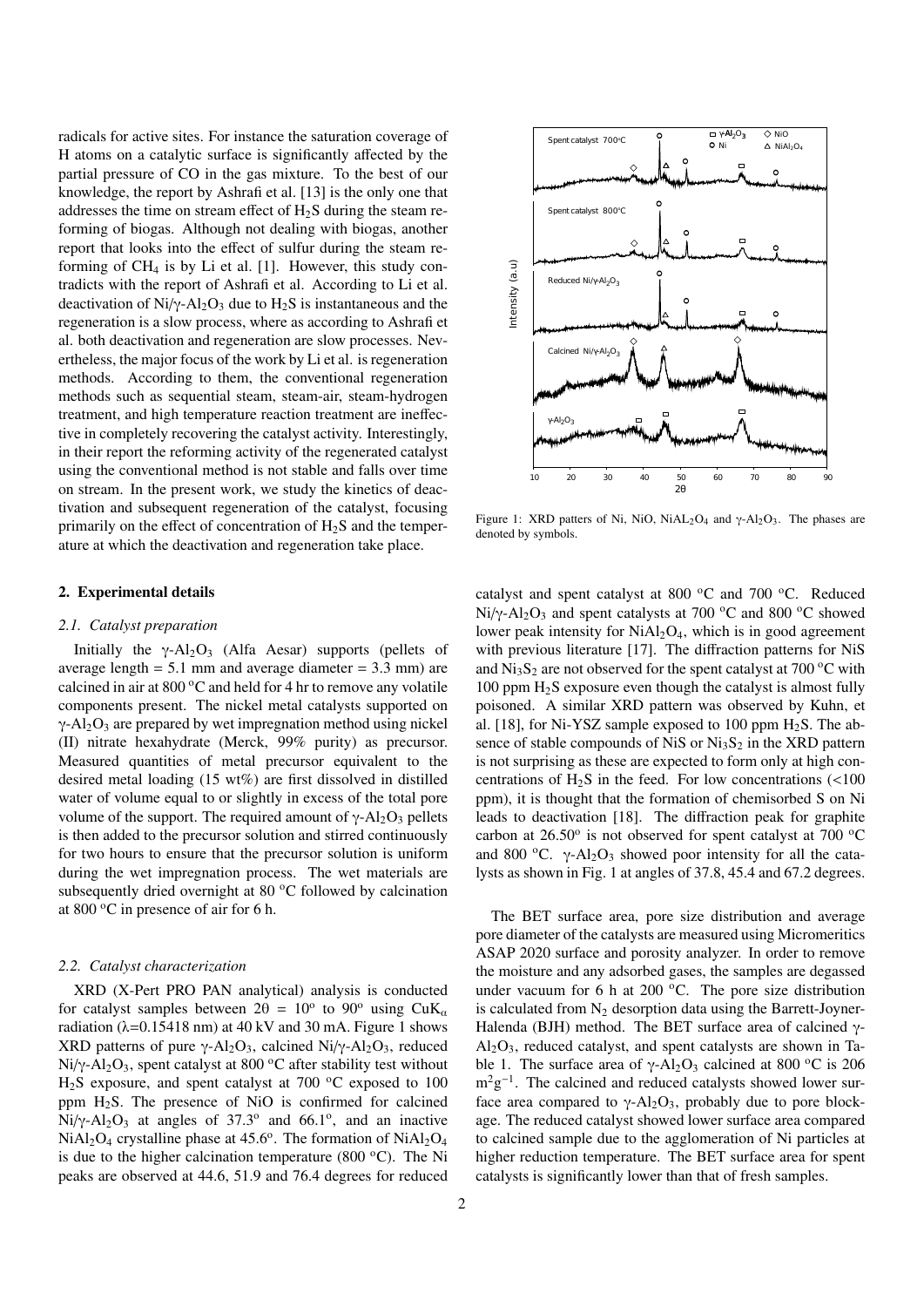

Figure 2: TPR Profile for  $15\%$  Ni/ $\gamma$ Al<sub>2</sub>O<sub>3</sub> calcined at 800 °C.

The temperature programmed reduction (TPR) studies have been carried out using Micrometrics AutoChem II-2920 chemisorption analyzer. A measured amount of fresh catalysts is loaded in U shaped quartz tube and heated to  $200\degree C$  for 1 hr in Ar stream (30 ml min<sup>−</sup><sup>1</sup> ). The samples are then cooled down to 50 °C and the Ar is replaced by 10 vol%  $H_2$  in Ar (30 ml min<sup>-1</sup>). The samples are heated from 50 °C to 900 °C at a ramp rate of 10  $^{\circ}$ C per min. The consumption of H<sub>2</sub> is monitored using a thermal conductivity detector (TCD). Figure 2 shows that maximum degree of reduction occurs at 790  $\,^{\circ}$ C. The higher reduction temperature indicates the strong interaction of NiO with  $\gamma$ -Al<sub>2</sub>O<sub>3</sub> support. The higher calcination temperatures may also result in the formation of  $NiAl<sub>2</sub>O<sub>4</sub>$  and the broad reduction peak may also be due to the reduction  $NiAl<sub>2</sub>O<sub>4</sub>$ .

To determine the active metal surface area, metal dispersion, and average metal particle size,  $H_2$  pulse chemisorption studies have been carried out using Micrometrics AutoChem II- 2920 chemisorption analyzer. Measured amount of fresh catalysts is loaded in a quartz tube and reduced with 10 vol.%  $H_2$  in Ar (30) ml min<sup>-1</sup>). After reduction the sample is cooled down to 50  $\rm{^{\circ}C}$ and Ar flow is continued for another 30 min to remove traces of H2. Following this several pulses of measured quantity of 10 vol.%  $H_2$  in Ar are introduced into the reduced catalyst sample until three consecutive similar  $H_2$  peaks are obtained.  $H_2$  pulse chemisorption results for  $Ni/\gamma$ -Al<sub>2</sub>O<sub>3</sub> reduced at temperature of 800  $\degree$ C for 15 wt% Ni loading gave 3% metal dispersion, metallic surface area of 19.9  $m^2g^{-1}$ , and cubic crystallite size of 28.1 nm. This particle size is very close to the value calculated using Scherrer equation, which gives 34.2 nm.

# *2.3. Steam reforming experiments*

Biogas steam reforming experiments were carried out in a fixed bed quartz reactor (20 mm outside diameter and 1 mm wall thickness) maintained at atmospheric pressure. The reactor loaded with 1.5 gm of catalyst pellets diluted with quartz beads (3 mm to 5 mm diameter) was placed in a three zone heating furnace (Applied Test Systems, INC, USA). The catalytic bed was placed in the quartz tube reactor using quartz

wool. A schematic representation of the reactor is shown in Fig. 3. The reactor was heated to the desired temperature at a rate of 10 °C per min under  $N_2$  flow (99.999% pure, Prax air). Furnace temperature was adjusted to maintain the catalyst bed under isothermal condition. K-type thermocouples were used to measure the reactor temperature. Two Ni-Cr thermocouples were placed at the top and bottom of the catalytic bed to measure the catalyst bed temperature. Prior to the reactions the catalysts were reduced in pure H<sub>2</sub> flow (20 mL min<sup>-1</sup>) at 800 °C for 5 hours. Before starting the reaction, water was fed using a calibrated HPLC pump (LabAlliance, USA) through a preheater to the reactor for 5 mins. Pure gases of CH<sub>4</sub> (99.999%) and  $CO<sub>2</sub>$ ( 99.995%) were fed to the reactor using calibrated mass flow controllers (Bronkhorst High Tech, The Netherlands) with  $N_2$ dilution. The gas mixture was heated to  $250 \degree C$  in a preheat-



Figure 3: A schematic representation of reactor used for experiments. The abbreviations used are as follows: Thermocouple (TC), Gas-Liquid separator (GLS), Condenser (CD), Gaschromatograph (GC)

ing zone before entering the reactor hot zone. Water present in the reactor exhaust was condensed using a condenser and gasliquid separator (GLS). The condenser and GLS were maintained at  $0^{\circ}$ C by using a chiller (Zulabo, Germany). The dry gasses were analyzed using online GC 2014 (Shimadzu Corporation) equipped with TCD in a carboxane packed column (inner diameter 3.17 mm and length 4.5 m). The biogas steam reforming reaction was performed until steady state and up on reaching the steady state  $H<sub>2</sub>S$  was introduced into the reactor from a cylinder containing  $H_2S$  diluted in  $N_2$ . The reforming reactions were continued in the presence of  $H_2S$  and sampling was done for every 15-30 min until a new steady state. Three different techniques have been explored for catalyst regeneration

- removal of  $H_2S$  from feed stream
- temperature enhancement
- steam treatment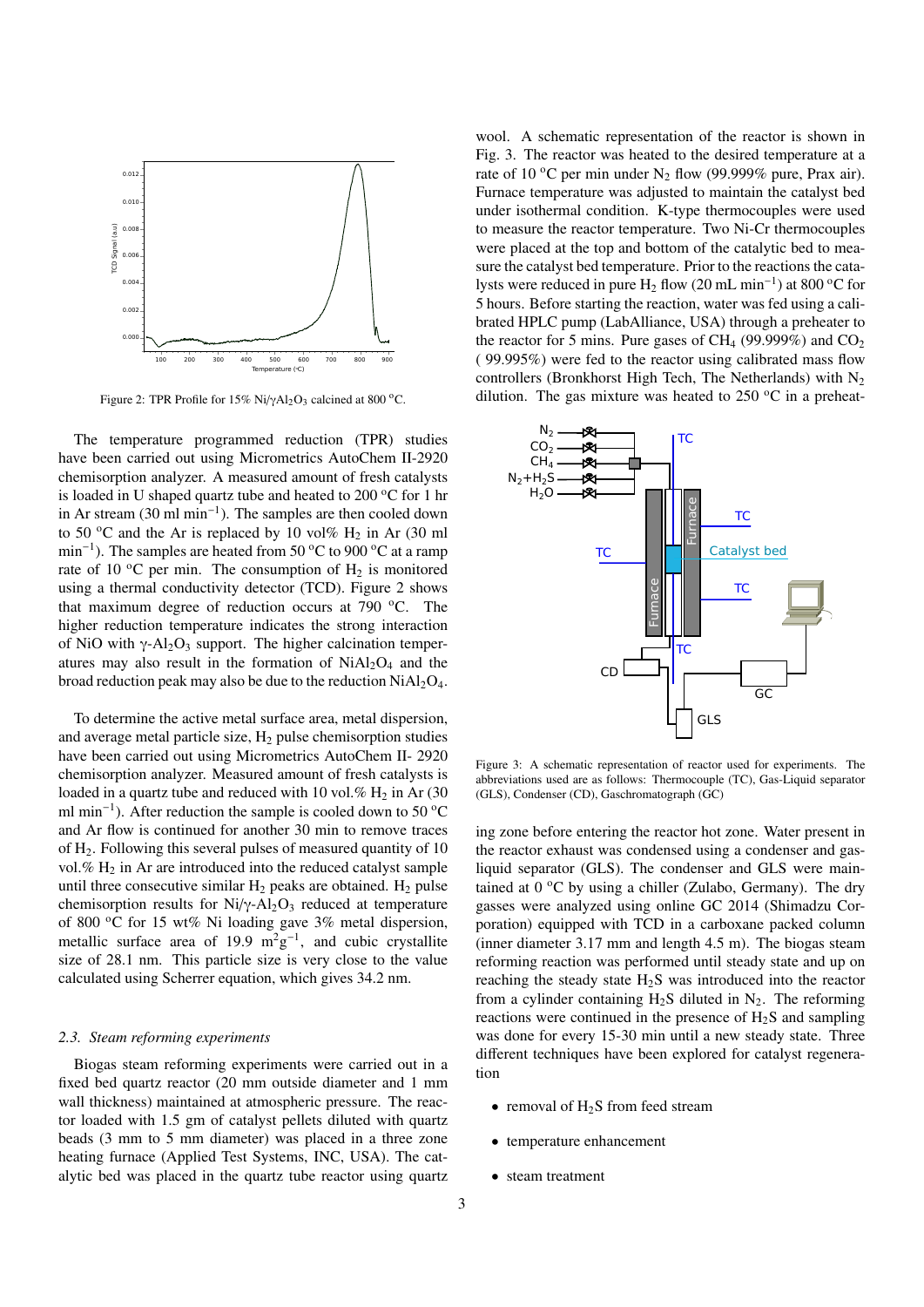All the experiments were repeated to ensure reproducibility.

# 3. Results and discussion

## *3.1. Stability tests*

Before introducing  $H_2S$  to the system to study the deactivation at different  $H_2S$  concentrations and temperatures, the biogas steam reforming reactions are performed without  $H_2S$ and held at least for 1 hr at steady state.  $H<sub>2</sub>S$  is then introduced from an  $N_2$  cylinder containing 1052 ppm H<sub>2</sub>S. CH<sub>4</sub> (23.8) ml min<sup>-1</sup>), CO<sub>2</sub> (15.99 ml min<sup>-1</sup>), N<sub>2</sub>(102.4 ml min<sup>-1</sup>), and  $H<sub>2</sub>O$  (48.08 ml min<sup>-1</sup>) are introduced to the reactor. This corresponds to  $CH_4$  to  $CO_2$  ratio of 1.487 and  $H_2O$  to  $CH_4$ ratio (S/C) of 2.02. The corresponding inlet mole fractions are  $CH_4 = 0.125$ ,  $CO_2 = 0.084$ ,  $H_2O = 0.252$  and  $N_2 = 0.539$ . A low S/C ratio is employed to ensure the participation of  $CO<sub>2</sub>$  in reforming reactions [9]. Nevertheless, it is worth mentioning here that S/C ratio may have some influence on the chemisorption equilibrium of H2S at temperatures above 700  $^{\circ}$ C [2].



(a) Time on stream conversion of  $H_2O$ , CH<sub>4</sub> and CO<sub>2</sub> during catalyst stability test at 800 °C



(b) Time on stream mole fraction of  $H_2$  and CO during catalyst stability test at 800 °C

Figure 4: Conversions of CH<sub>4</sub> and CO<sub>2</sub> during stability test at 800  $^{\circ}$ C and the corresponding mole fractions of H<sup>2</sup> and CO in the products

In order to ensure that the catalyst does not lose activity over time in non poisoning atmosphere (without  $H_2S$ ) reforming experiments are performed for 22 hrs at 800  $^{\circ}$ C. Figure 4(a) shows the conversion of CH<sub>4</sub> and CO<sub>2</sub> on dry basis and H<sub>2</sub>O conversion during the catalyst stability test at  $800^{\circ}$ C. All data reported in this paper is on dry basis and the lines are just drawn to guide the eye. The reactor exit compositions for the stability test are shown in Fig. 4(b). The constant conversion and product composition implies that the catalyst is

stable and the activity remains constant under non-poisoning gas atmosphere. The  $H_2$  to CO ratio in the product gas for the given inlet composition is ∼3. The stability test is also carried out at 700 °C. The H<sub>2</sub> to CO ratio at 700 °C is ~2.72 and  $CO<sub>2</sub>$  conversion is lower compared to 800  $^{\circ}$ C, which can be attributed to the shifting of the thermodynamic equilibrium of the reactions involved. Table 2 shows a comparison between equilibrium predictions and the experimental data. The equilibrium composition is calculated using the software DETCHEM by considering CH<sub>4</sub>, H<sub>2</sub>, CO, CO<sub>2</sub>, H<sub>2</sub>O and  $N_2$  in the mixture [19]. It can be seen that the conversions and product mole fractions agree well with the equilibrium calculations. Since all the catalysts used in the experiments are prepared in the same batch and since they are stable under non-poisoning gas atmosphere, we can assert that the catalyst deactivation by introducing  $H_2S$  to the feed gas is purely due to sulfur poisoning, at least for the time on stream considered in this study.

#### *3.2. Deactivation studies*

Catalyst deactivation experiments are performed for two different temperatures and three different  $H_2S$  concentrations. Figure 5 shows the deactivation of the catalyst for 20, 50, and 100 ppm  $H_2S$  with respect to  $CH_4+CO_2$  concentration at 700  $\rm ^oC$ . All H<sub>2</sub>S concentrations led to almost complete deactivation (98%) of the catalyst, however, the rate at which deactivation occur varies. Higher  $H_2S$  concentrations lead to faster deactivation. Figure 6 shows drop in CH<sub>4</sub> conversion as a result of deactivation at 800  $\rm{^{\circ}C}$  for different H<sub>2</sub>S concentrations. In all cases the catalyst activity dropped, however, did not deactivate fully. The residual activity retained by the catalyst depends on the concentration of  $H_2S$  in the feed gas. 100 ppm  $H_2S$  concentration in the feed gas led to a final steady state of 34% CH<sup>4</sup> conversion, 50 ppm to 43%, and 20 ppm to 48%. Deactivation rate for 10, 50, and 100 ppm for the two temperatures may also be inferred by comparing Fig. 5 and Fig. 6. It is interesting to notice that for both the temperatures the rate of activity loss (the slope of the curve) before reaching steady state is same for 50 and 100 ppm whereas for 20 ppm the rate of deactivation is much slower at 800  $\rm{^oC}$  compared to 700  $\rm{^oC}$ . For both the temperatures CH<sub>4</sub> conversion is ~98-99% in the absence of H<sub>2</sub>S in the feed gas. Therefore, the catalyst deactivation is purely due to sulfur poisoning. The  $H_2$  and CO mole fractions from the



Figure 5: CH<sub>4</sub> conversion at 700  $\rm{^{\circ}C}$  as a function of time for three different H<sub>2</sub>S concentrations.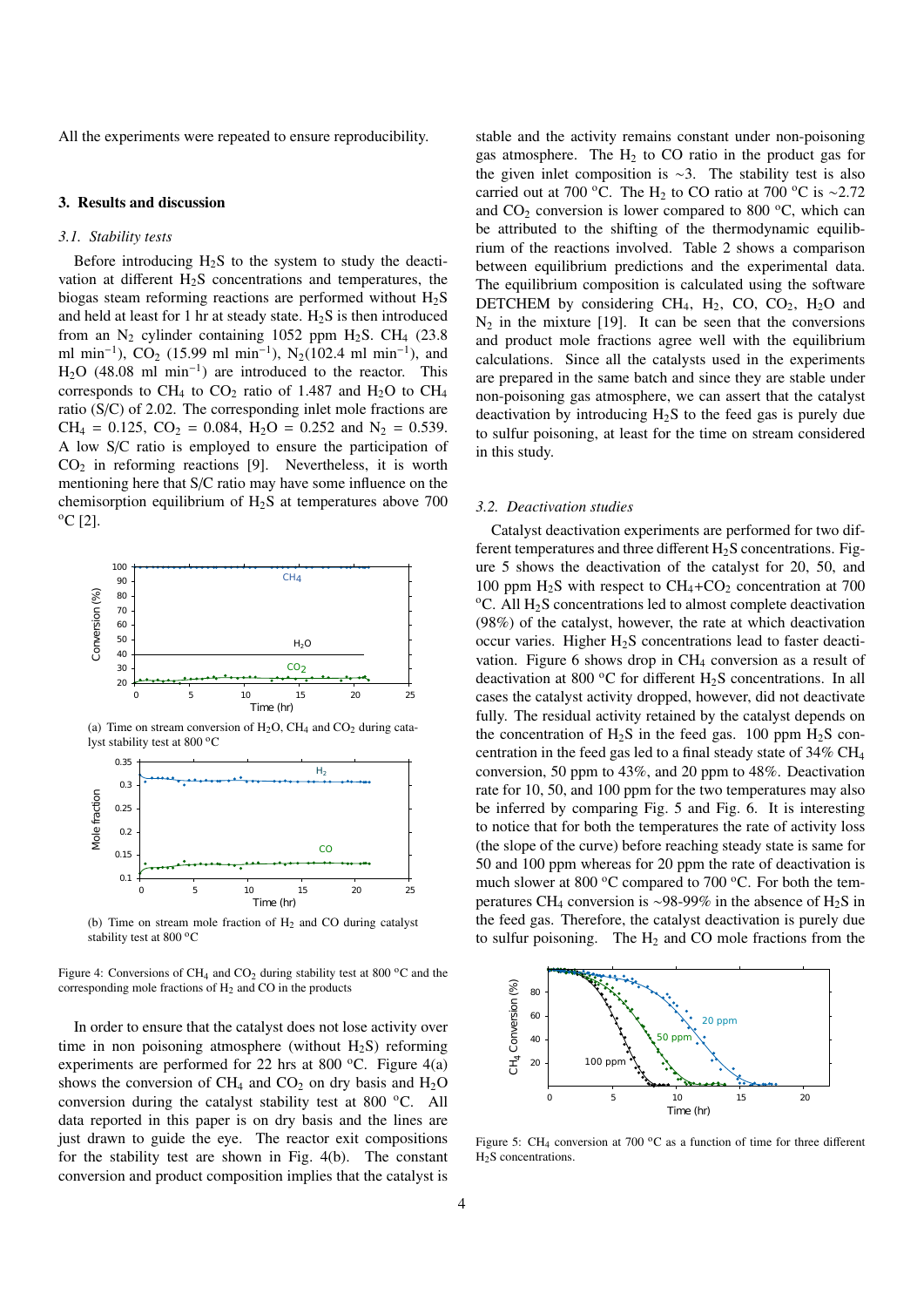

Figure 6: CH<sub>4</sub> conversion at 800  $^{\circ}$ C as a function of time for three different  $H_2S$  concentrations. For 100 ppm  $H_2S$  is removed at 8 hrs 40 min and the regeneration is continued until 17 hrs 40 min. For 50 ppm  $H_2S$  is removed at 11 hrs 20 min and the regeneration is continued till 21 hrs.

reactor exit at 700  $\rm{^oC}$  during deactivation for different H<sub>2</sub>S concentrations are shown in Fig. 7. Examining Fig. 5 and Fig. 7 leads us to the conclusion that the final activity of the catalyst is independent of the  $H_2S$  concentration. In all cases the catalyst retained ∼2% of its activity. However, the same is not true for high temperature operation. Fig. 8 shows the exit mole fractions of  $H_2$  and CO at 800 °C. Higher ppm level of  $H_2S$  results in low  $CH<sub>4</sub>$  conversion and hence low  $H<sub>2</sub>$  mole fraction in the product stream. That is at low operating temperatures, the saturation coverage of sulfur on Ni is independent of  $H_2S$  concentration. All the  $H<sub>2</sub>S$  concentrations considered in this study lead to saturation coverages at  $700\,^{\circ}\text{C}$  whereas at high temperature, the mechanistics of H<sub>2</sub>S adsorption and recombination reaction involving sulfur leads to different saturation coverages of sulfur for different  $H_2S$  concentrations.





(b) CO mole fraction from the reactor exit at  $700\,^{\circ}\text{C}$ 

Figure 7:  $H_2$  and CO mole fraction at the reactor exit for different  $H_2S$  concentrations at  $700\,^{\circ}\text{C}$ 

#### *3.3. Regeneration by H*2*S removal*

Since chemisorption is a reversible process, surface adsorbed sulfur can be removed by decreasing the sulfur content in the



(b) CO mole fraction from the reactor exit at  $800\,^{\circ}$ C

Figure 8: H<sub>2</sub> and CO mole fraction at the reactor exit for different H<sub>2</sub>S concentrations at 800 °C. For 100 ppm  $H_2S$  is removed at 8 hrs 40 min and the regeneration is continued until 17 hrs 40 min. For 50 ppm  $H_2S$  is removed at 11 hrs 20 min and the regeneration is continued till 21 hrs.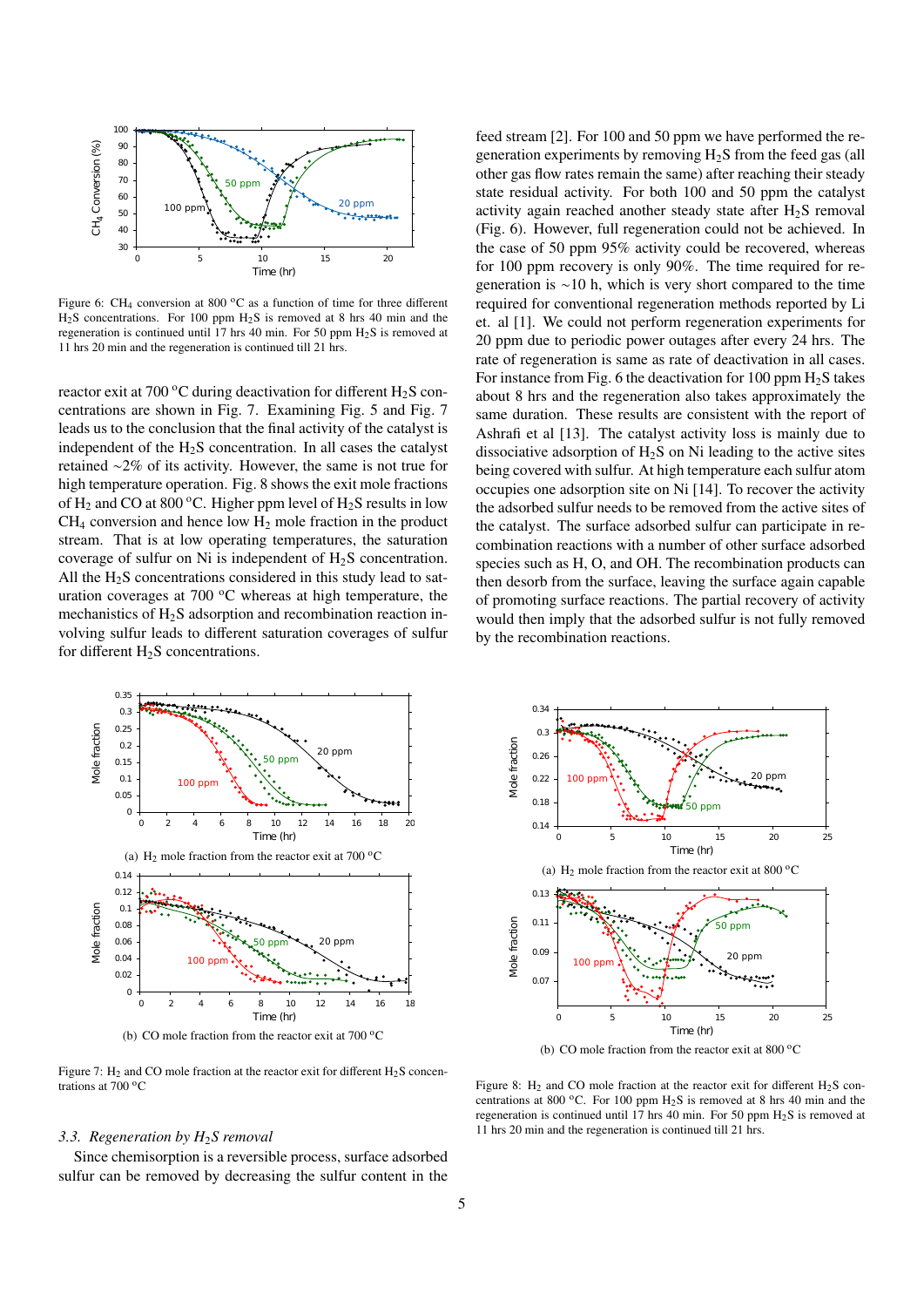#### *3.4. Regeneration by temperature enhancement*

At 800 $\degree$ C the catalyst activity is recovered by removing  $H<sub>2</sub>S$  from the feed gas. However, at 700 °C the catalyst activity could not be recovered in the same manner. This means that the kinetics of desorption and/or recombination reactions are not favored at low temperatures. This is further confirmed by temperature stepping at  $700\degree C$  which lead to recover the activity. Figure 9 shows the gain in catalytic activity when the temperature is increased from 700  $^{\circ}$ C to 800  $^{\circ}$ C. 100 ppm  $H_2S$  concentration at 700 °C leads to almost complete deactivation of the catalyst. However, when the temperature is increased to 800 $\degree$ C, the catalyst started regaining activity and stabilizes at  $32\%$  CH<sub>4</sub> conversion, very close to the steady state activity at 800  $\rm{^{\circ}C}$  for 100 ppm reported in Fig. 6. This



Figure 9: Effect of temperature and H<sub>2</sub>S concentration on regaining catalyst activity. Temperature is increased from 700  $^{\circ}$ C 800  $^{\circ}$ C at 9 hrs 43 min and maintained till 13 hr 33min.  $H_2S$  is removed from the feed stream at 13 hrs 33 min and regeneration is continued till 19 hrs 32 min

also reconfirms the reproducibility of our experiments. Since chemisorption is exothermic an improved sulfur removal is naturally expected by increasing the temperature [2]. Higher temperature favors the kinetics for desorption reactions and recombination reactions involving adsorbed sulfur species. After reaching the steady state,  $H_2S$  is completely removed from the feed gas (all other gas flow rates remain the same) and the catalyst is allowed to regain its activity further. 92% of the activity is recovered by this process. This again corresponds very well with the final activity reported in Fig. 6 for 100 ppm case. The mole fractions of various gases from the reactor exit for the same case are shown in Fig. 10. At steady state before introducing  $H_2S$  into the reactor,  $CH_4$  is fully converted and the reactor exit contains ~33% H<sub>2</sub>, 9% CO, 9% CO<sub>2</sub> and remaining  $N_2$ . As soon as  $H_2S$  is introduced to the reactor, the reactants mole fraction starts to increase and the products mole fraction starts to decrease. The mole fraction of  $CH_4$  and  $CO_2$ increases and stabilizes respectively at 15% and 10%. These values corresponds very well to dry inlet mole fraction of CH<sup>4</sup> (16.7%) and  $CO_2$  (11.2%). The 3% H<sub>2</sub> and 1.5% CO at the reactor exit is due to the residual activity (2%) of the catalyst.

# *3.5. Regeneration by steam treatment*

Conventionally, the sulfur poisoned Ni is regenerated by sequential steam, steam air, and steam hydrogen treatment. Since the removal of adsorbed sulfur can be easily achieved



Figure 10: Mole fraction of various gases out of the reactor during the activity regeneration by temperature enhancement corresponding to Fig. 9.

by steaming above 650  $^{\circ}$ C [2] we have attempted the regeneration by treating with  $H_2O$ . Once the catalyst is fully deactivated at 700 °C, the feed stream is replaced with  $H_2O$ (48.08 ml min<sup>-1</sup>) diluted in N<sub>2</sub> (102.4 ml min<sup>-1</sup>) flow for ∼5 h. Since steam treatment leads to the formation of NiO the catalyst is further reduced under  $H_2$  flow (20 ml min<sup>-1</sup>) at 700  $\,^{\circ}$ C for 5 h. Total regeneration time is 10 h, which is far shorter than the regeneration time reported by Li et al. and Nielsen [1, 2]. The regenerated catalyst is tested for its



Figure 11: Regeneration of poisoned catalyst at 700 °C by steam treatment.

activity by performing reforming reaction without  $H_2S$  in the feed stream. CH<sub>4</sub> conversion after regeneration is shown in Fig 11. The catalyst showed stable operation for more than 10 hrs whereas Li et al. observed fall in activity of the catalyst regenerated using conventional sequential technique after 10 hrs of operation. Its very likely that the steam treatment regenerates the catalyst by forming  $SO<sub>2</sub>$ . The oxygen atoms are formed by the dissociative adsorption of  $H_2O$  on Ni surface.

# 4. Conclusions

Ni Catalyst poisoning due to  $H<sub>2</sub>S$  during the reforming of biogas is studied. The experiments are performed at 700  $^{\circ}$ C and 800  $^{\circ}$ C and for three different H<sub>2</sub>S concentrations (20, 50, and 100 ppm w.r.t  $CH_4 + CO_2$  concentration). At 700 °C, the saturation sulfur coverage is independent of  $H_2S$  concentration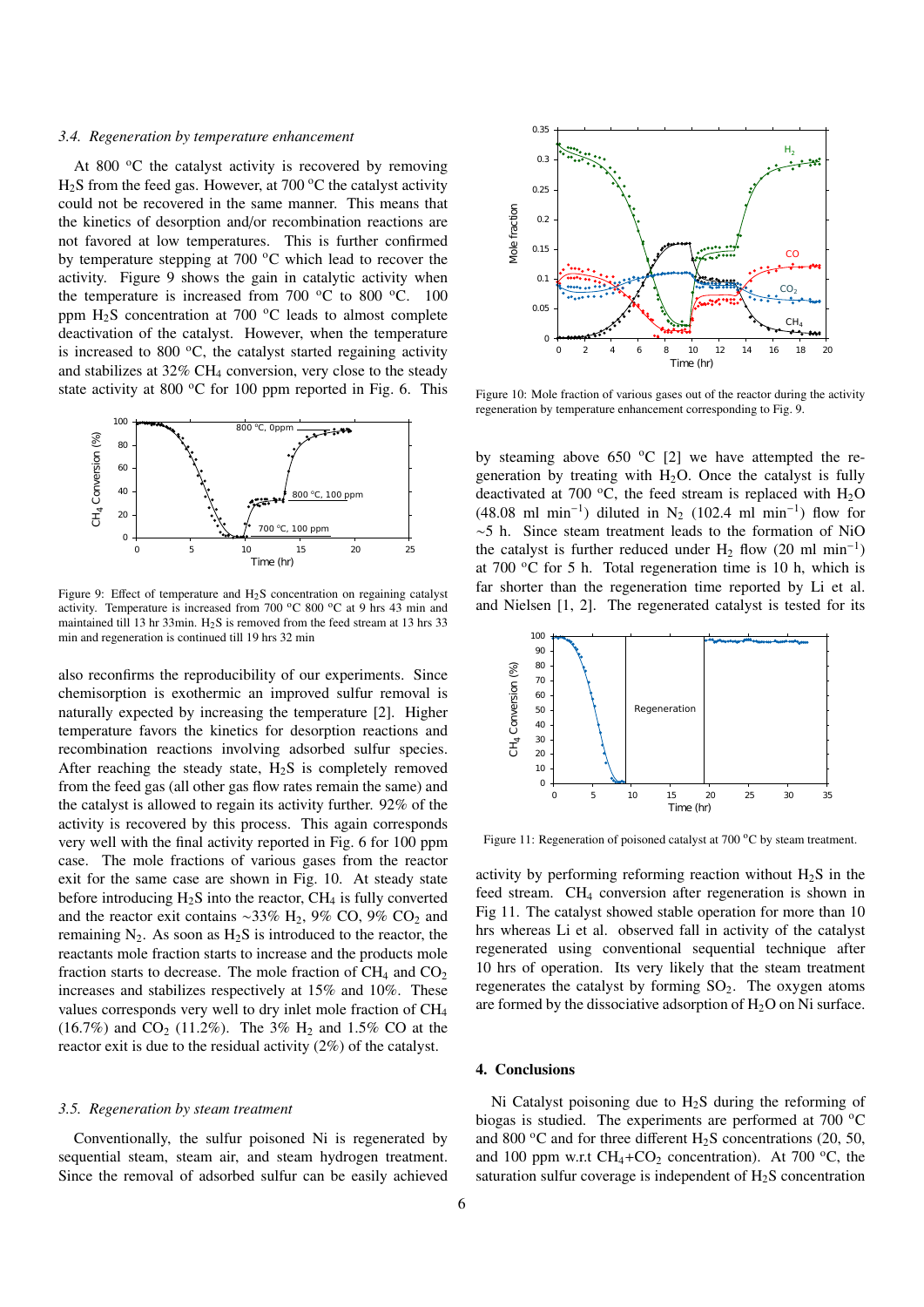in the feed gas. However, at 800  $\,^{\circ}$ C, the saturation coverage of sulfur is dependent on the concentration of  $H_2S$ . Generally, higher  $H_2S$  concentrations lead to faster deactivation of the catalyst. The deactivation and regeneration showed exponential behavior on time on stream. At higher  $H_2S$  concentrations (50 and 100 ppm), the rate of deactivation is found to be independent of the temperature. At 800 $^{\circ}$ C, the activity of the catalyst is partially recovered just by removing  $H<sub>2</sub>S$  from the feed gas. However, this method did not recover the catalyst activity at 700  $\rm{^{\circ}C}$ . Regeneration of the poisoned catalyst at 700  $\rm{^{\circ}C}$  required either temperature enhancement or steam treatment. The activity of the catalyst which is almost completely poisoned by exposure to 100 ppm  $H_2S$  at 700 °C is regenerated partially by enhancing the temperature to 800 $\degree$ C and the catalyst is almost completely regenerated by removing  $H_2S$  from the feed gas. The same catalyst may also be regenerated by steam treatment. Five hours of steam treatment followed by reduction in  $H_2$  for 5 hrs led to almost complete recovery of the catalyst activity. This regeneration time is far shorter than the ones reported in previous literature.

# Acknowledgment

We acknowledge the funding received from DST under the project SR/RC-UK/Fuel-Cell-03/2011/IITH (G). We are thankful to Dr Debaprasad Shee (IITH, India) for the encouraging discussions and support.

- [1] Li L, Howard C, King DL., Gerber R, Dagle R, Stevens D, Regeneration of Sulfur Deactivated Ni-Based Biomass Syngas Cleaning Catalysts. Ind. Eng. Chem. Res. 2010;49:144–8.
- [2] Rostrup-nielsen JR, Some principles related to the regeneration of sulfur poisoned Nickel catalyst. J. Catal. 1971;178:171–8.
- [3] Izquierdo U, Barrio V, Requies J, Cambra J, Güemez M, Arias P, Trireforming: A new biogas process for synthesis gas and hydrogen production. Int. J. of Hydrogen Energy. 2012;38:1–9
- [4] Izquierdo U, Barrio V, Lago N, Requies J, Cambra J, Guemez M, Arias ¨ P, Biogas steam and oxidative reforming processes for synthesis gas and hydrogen production in conventional and microreactor reaction systems. Int. J. of Hydrogen Energy. 2012;37:13829–42.
- [5] Effendi A, Zhang Z, Hellgardt K, Honda K, Yoshida T, Steam reforming of a clean model biogas over Ni  $/$  Al<sub>2</sub>O<sub>3</sub> in fluidized- and fixed-bed reactors. Catal. Today.2002;77:181–9.
- [6] Effendi A, Hellgardt K, Zhang Z, Yoshida T, Optimising  $H_2$  production from model biogas via combined steam reforming and CO shift reactions. Fuel. 2005;84:869–74
- [7] Janardhanan VM, Deutschmann O, CFD analysis of a solid oxide fuel cell with internal reforming : Coupled interactions of transport, heterogeneous catalysis and electrochemical processes. J. Power Sources. 2006;162:1192-202. 1192–1202.
- [8] Thormann J, Maier L, Pfeifer P, Kunz U, Deutschmann O, Schubert K, Steam reforming of hexadecane over a Rh  $/$  CeO<sub>2</sub> catalyst in microchannels : Experimental and numerical investigation. Int. J. Hydrogen Energy.2009;34:5108–20.
- [9] Kolbitsch P, Pfeifer C, Hofbauer H, Catalytic steam reforming of model biogas. Fuel. 2008;87:701–6.
- [10] Lin KH, Chang HF, Chang ACC, Biogas reforming for hydrogen production over mesoporous Ni2xCe1 − xO<sup>2</sup> catalysts. Int. J. of Hydrogen Energy.2012;37:15696–703.
- [11] Oudar J, Sulfur Adsorption and Poisoning of Metallic Catalysts. Catal. Rev. Sci. Eng. 22. 1980;22:171–95
- [12] Bartholomew CH, Weatherbee DG, Jarvi GA, Sulfur Poisoning of Nickel Methanation Catalysts I. In situ Deactivation by H2S of Nickel and Nickel Biometallics. J. Catal. 1979;60:257–69.
- [13] Ashrafi M, Pfeifer C, Pro T, Hofbauer H, Experimental Study of Model Biogas Catalytic Steam Reforming : 2 . Impact of Sulfur on the Deactivation and Regeneration of Ni-Based Catalysts. Energy and Fuels. 2008;22:4190–5. 4190–4195.
- [14] Rostrup-Nielsel JR, Chemisorption of Hydrogen Sulfide on a Supported Nickel Catalyst. J. Catal. 1968;227:220–7.
- [15] Erekson EJ, Bartholomew CH, Sulfur poisoning of Nickel methanation catalysts. Applied Catalysis. 1983;5:323–6.
- [16] Pannell RB, Chung KS, Bartholomew CH, The stoichiometry and poisoning by sulfur of hydrogen, oxygen and carbon monoxide chemisorption on unsupported nickel. J. Catal. 1977;347:340–7.
- [17] Özdemir H, Öksüzömer MF, Gürkaynak MA, Preparation and characterization of Ni based catalysts for the catalytic partial oxidation of methane: Effect of support basicity on H2/CO ratio and carbon deposition. Int. J. of Hydrogen Energy. 2010;35:12147-60
- [18] Kuhn JN, Lakshminarayanan N, Ozkan US, Effect of hydrogen sulfide on the catalytic activity of Ni-YSZ cermets. J. Molecular Catal. 2008;282:9- 21.
- [19] Deutschmann O, Tischer S, Janardhanan, VM, Correa C, Chatterjee D, Mladenov N, Minh HD, DETCHEM User manual. 2007